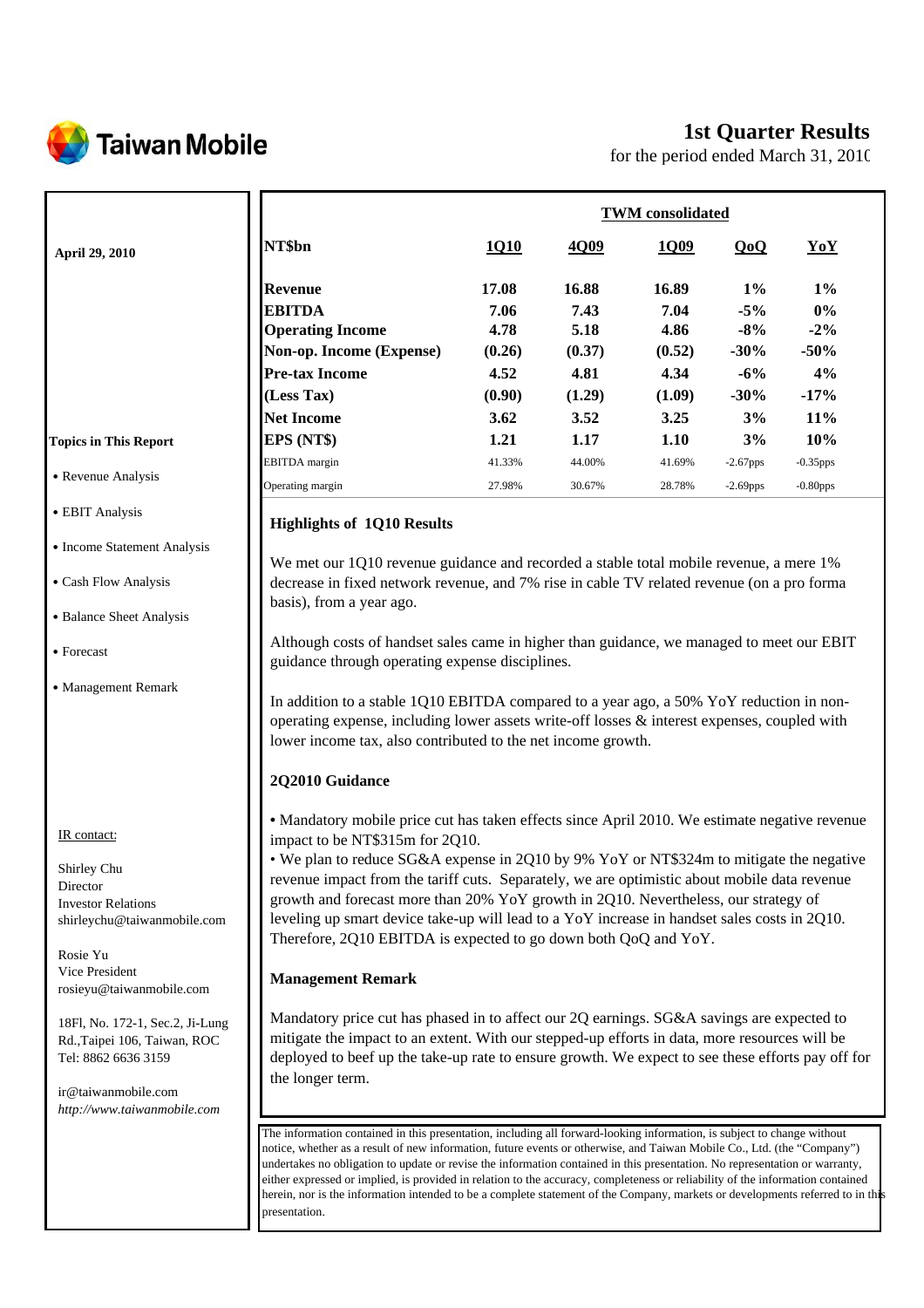

# **I. Revenue Analysis**

#### **Table 1. Key Operational Data**

| <b>Revenue (NT\$bn)</b>         | <b>1Q10</b> | 4Q09  | <b>1Q09</b> | QoQ    | YoY    |
|---------------------------------|-------------|-------|-------------|--------|--------|
| CBG                             | 13.47       | 13.27 | 13.51       | 2%     | $0\%$  |
| Mobile Service                  | 12.03       | 12.18 | 12.20       | $-1\%$ | $-1%$  |
| -Voice                          | 10.19       | 10.42 | 10.61       | $-2\%$ | $-4%$  |
| -VAS                            | 1.84        | 1.76  | 1.59        | 5%     | 16%    |
| <b>IDD</b>                      | 0.73        | 0.72  | 0.79        | 2%     | $-7%$  |
| Device Sales                    | 0.67        | 0.34  | 0.47        | 97%    | 43%    |
| <b>EBG</b>                      | 2.24        | 2.26  | 2.26        | $-1\%$ | $-1\%$ |
| Mobile Service                  | 0.92        | 0.95  | 0.81        | $-3%$  | 13%    |
| Fixed-line                      | 0.86        | 0.85  | 0.87        | 1%     | $-1%$  |
| ISR & Others                    | 0.47        | 0.47  | 0.59        | 0%     | $-20%$ |
| <b>HBG</b>                      | 1.39        | 1.37  | 1.31        | 2%     | 7%     |
| - Pay-TV related                | 1.01        | 1.00  | 0.97        | 1%     | 4%     |
| - Broadband                     | 0.18        | 0.17  | 0.13        | 7%     | 36%    |
| - Content & others <sup>1</sup> | 0.21        | 0.20  | 0.20        | 1%     | 2%     |

|                               | <b>1Q10</b> | 4009  | <b>1Q09</b> | QoQ    | YoY     |
|-------------------------------|-------------|-------|-------------|--------|---------|
| <b>Mobile Subscribers (K)</b> | 6,391       | 6,409 | 6,345       | 0%     | $1\%$   |
| 2G                            | 2,511       | 2,761 | 3,567       | $-9%$  | $-30\%$ |
| 3G                            | 3,880       | 3,648 | 2,778       | 6%     | 40%     |
| - Data card                   | 218         | 199   | 116         | 10%    | 89%     |
| <b>Monthly Churn</b>          | 1.8%        | 1.9%  | 1.8%        |        |         |
| MOU (bn)                      | 3.60        | 3.76  | 3.97        | $-4\%$ | $-9%$   |
| ARPM (NT\$)                   | 3.74        | 3.64  | 3.43        | 3%     | 9%      |
| Pay-TV Subs (K)               | 555         | 551   | 541         | 1%     | 3%      |
| Cable Broadband Subs (K)      | 121         | 114   | 95          | 6%     | 27%     |

|                             | <b>1010</b> | <b>4009</b> | <b>1Q09</b> | QoQ    | YoY    |
|-----------------------------|-------------|-------------|-------------|--------|--------|
| <b>Wireless</b>             |             |             |             |        |        |
| ARPU (NT\$)                 | 703         | 712         | 720         | $-1\%$ | $-2\%$ |
| MOU per sub (minute)        | 188         | 195         | 210         | $-4%$  | $-11%$ |
| <b>Cable MSO</b>            |             |             |             |        |        |
| Monthly Subscription (NT\$) | 511         | 510         | 511         | $0\%$  | $0\%$  |
| Broadband ARPU (NT\$)       | 501         | 493         | 473         | 2%     | 6%     |
| Blended $ARPU2 (NT$)$       | 715         | 704         | 682         | 2%     | 5%     |

1. Jan-Jun 2009 content distribution revenue was recorded as an aggregated amount in June 2009 financial statement. Quarterly breakdown was stated in 1Q-2Q 2009.

2. Cable TV & broadband related revenue (excluding content agency) divided by its CATV subscriber number

## Revenue Analysis

### *CBG:*

Mobile voice revenue saw a narrower YoY decline in 1Q10, attributed to improved revenue per minute. Low-yield minutes were 46% less in the quarter, compared to a year ago. The successful launch of iPhone and overall smartphone sale campaigns helped to increase data plan take-up rate as well as device sales in the quarter.

IDD business showed a sign of recovery as revenue grew 2% from a quarter ago due to higher usage from prepaid users.

#### *EBG:*

EBG recorded a pronounced 13% YoY growth in mobile service revenue in the quarter, credited to growing enterprise subscriber base and higher unit price from roaming. In contrast, ISR revenue decreased 20% YoY as a result of slowing IDD business.

## *HBG:*

In the quarter, pay-TV subscriber net addition reached a record high since 4Q08. Broadband revenue repeated its strong growth momentum, supported by 27% and 6% YoY increase in subscribers and ARPU, respectively. Through the bundled package with high-speed broadband service, digital TV users were up 64% from a quarter ago and represented 2.1% of our total pay-TV subscriber base, with incremental APRU of NT\$198. 6M and above broadband made up 45% of 1Q10 gross adds with ARPU of NT\$690.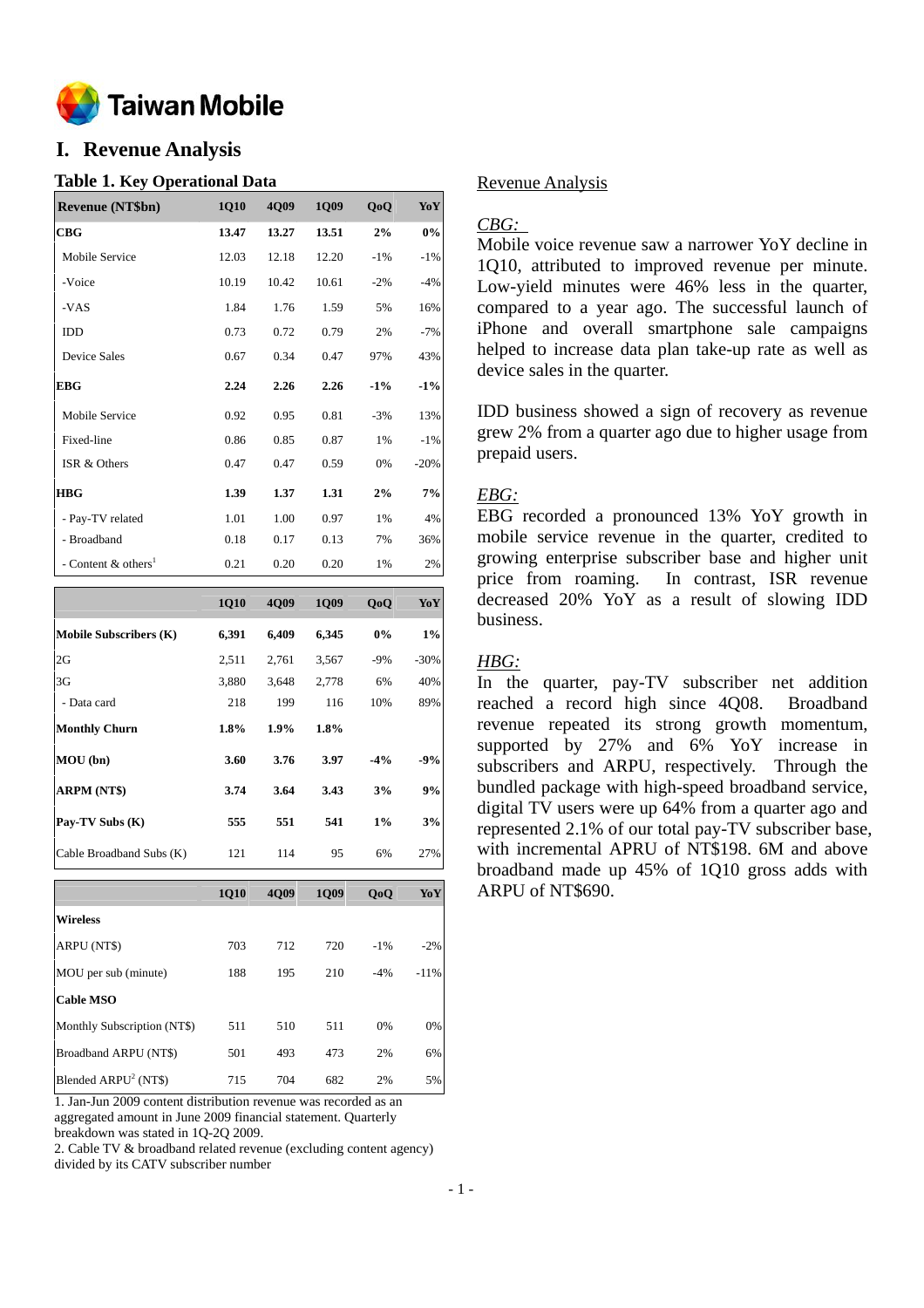

# **II. EBIT Analysis**

# **Table 2. EBIT Breakdown**

| NT\$bn        | 1Q10  | 4Q09  | 1Q09  | QoQ                | YoY        |
|---------------|-------|-------|-------|--------------------|------------|
| <b>EBITDA</b> | 7.06  | 7.43  | 7.04  | $-5%$              | 0%         |
| - CBG         | 5.88  | 6.19  | 6.03  | $-5%$              | $-3%$      |
| - EBG         | 0.51  | 0.57  | 0.44  | $-12%$             | 16%        |
| $-$ HBG       | 0.67  | 0.65  | 0.59  | 4%                 | 13%        |
| <b>Margin</b> | 41.3% | 44.0% | 41.7% | $-2.7pps$          | $-0.4$ pps |
| $-CBG$        | 43.6% | 46.7% | 44.6% | $-3.1$ pps         | $-1.0$ pps |
| - EBG         | 22.6% | 25.3% | 19.3% | $-2.7$ pps         | 3.3pps     |
| - HBG         | 48.5% | 47.4% | 45.5% | 1.0 <sub>pps</sub> | 2.9pps     |
| D&A           | 2.28  | 2.25  | 2.18  | $1\%$              | 5%         |
| - CBG         | 1.99  | 1.96  | 1.92  | 1%                 | 4%         |
| $-$ EBG       | 0.12  | 0.12  | 0.09  | 0%                 | 29%        |
| - HBG         | 0.13  | 0.13  | 0.12  | 1%                 | 2%         |
| <b>EBIT</b>   | 4.78  | 5.18  | 4.86  | $-8%$              | $-2%$      |
| $-CBG$        | 3.89  | 4.24  | 4.11  | $-8%$              | $-5%$      |
| $-$ EBG       | 0.38  | 0.45  | 0.34  | $-15%$             | 12%        |
| - HBG         | 0.55  | 0.52  | 0.47  | 5%                 | 16%        |

# **Table 3. Non-operating Item**

| NT\$bn                   | -<br><b>1010</b> | <b>4009</b> | <b>1009</b> | 0 <sub>0</sub> | YoY    |
|--------------------------|------------------|-------------|-------------|----------------|--------|
| <b>Non-Operating</b>     | (0.26)           | (0.37)      | (0.52)      | $-30%$         | $-50%$ |
| -Net Interest<br>Expense | (0.08)           | (0.22)      | (0.11)      | $-65%$         | $-33%$ |
| - Write-off Loss         | (0.30)           | (0.29)      | (0.48)      | 1%             | $-38%$ |
| -Others                  | 0.12             | 0.15        | 0.08        | $-20%$         | 47%    |

## EBITDA Analysis

CBG's 1Q10 EBITDA was negatively affected by TWM's stepped-up efforts in selling 3G smart devices and data price plans. In return, we saw real 3G users' data revenue rising 15% QoQ by the end of March 2010.

EBG continued reporting a YoY EBITDA increase in the quarter, backed by a higher roaming revenue and contained operating expenses.

HBG has been benefiting from larger subscriber base and higher speed broadband service adoption. This coupled with better economies of scale increased its 1Q EBITDA by 13% YoY.

# Non-Operating Item Analysis

Non-operating expenses dropped 50% YoY, mainly due to the decrease in net interest expenses arising from significantly reduced short-term borrowing and 38% less in write-off losses.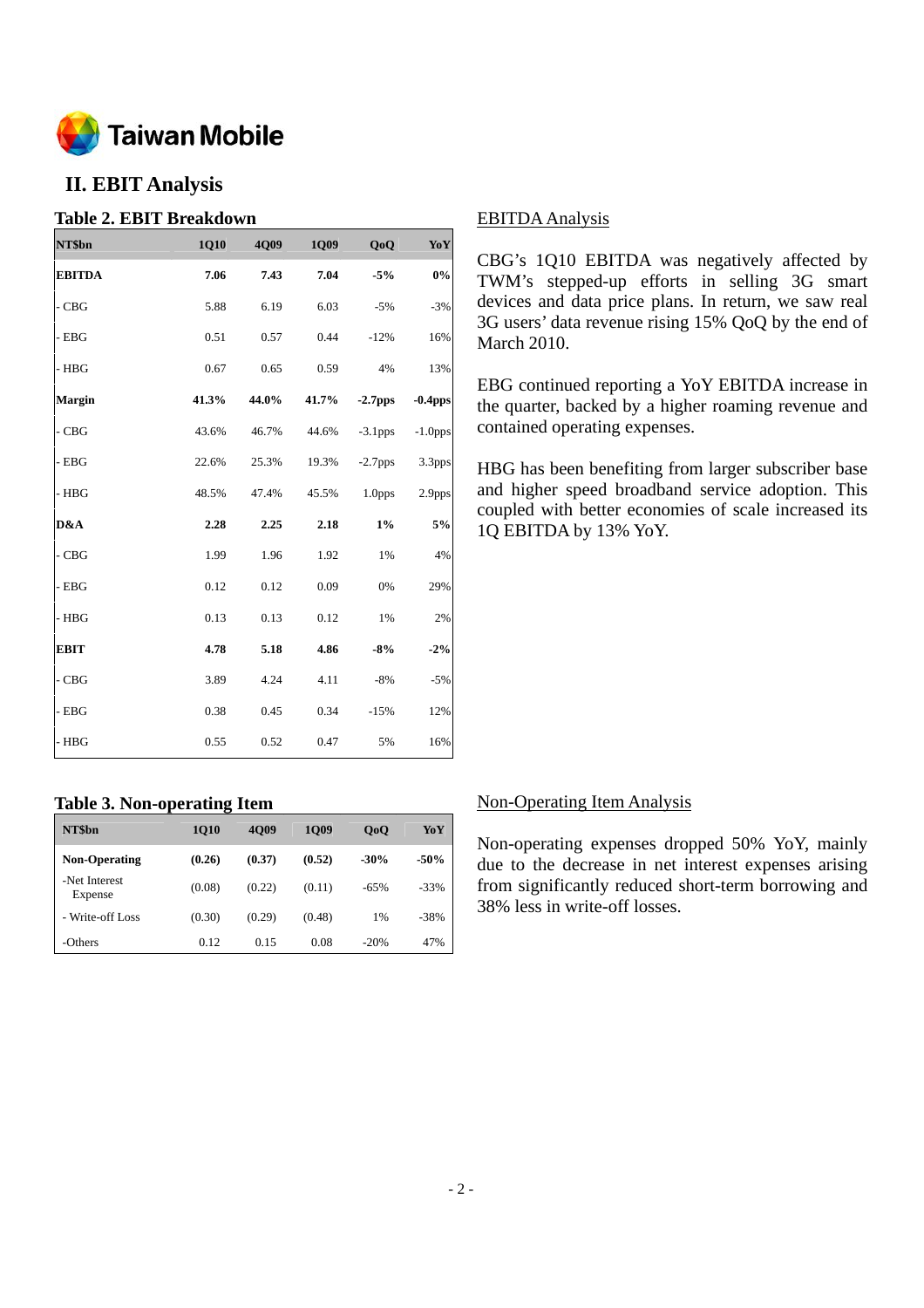

# **III. Income Statement Analysis**

#### **Table 4. 1Q Consolidated Results vs. Forecast**

| NT\$bn                                   | <b>1010</b><br>Actual | <b>1010</b><br><b>Forecast</b> | $%$ of<br><b>Forecast</b><br><b>Achieved</b> |
|------------------------------------------|-----------------------|--------------------------------|----------------------------------------------|
| Revenue                                  | 17.08                 | 17.03                          | 100%                                         |
| <b>Operating Income</b>                  | 4.78                  | 4.74                           | 101%                                         |
| Pre-tax Income                           | 4.52                  | 4.49                           | 101%                                         |
| (Less Tax)                               | (0.90)                | (0.90)                         | 101%                                         |
| Net Income - Attributed<br>to the Parent | 3.62                  | 3.59                           | 101%                                         |
| EPS (NT\$)                               | 1.21                  | 1.20                           | 101%                                         |
| <b>EBITDA</b>                            | 7.06                  | 7.00                           | 101%                                         |
| <b>EBITDA</b> margin                     | 41.3%                 | 41.1%                          |                                              |

## **Table 5. Income Statement**

| NT\$bn                       | <b>1Q10</b> | 4009   | <b>1Q09</b> |
|------------------------------|-------------|--------|-------------|
| Revenue                      | 17.08       | 16.88  | 16.89       |
| Service Revenue <sup>1</sup> | 16.41       | 16.54  | 16.40       |
| <b>Operating Cost</b>        | (8.80)      | (8.06) | (8.35)      |
| <b>Operating Expenses</b>    | (3.50)      | (3.64) | (3.67)      |
| <b>EBITDA</b>                | 7.06        | 7.43   | 7.04        |
| <b>Operating Income</b>      | 4.78        | 5.18   | 4.86        |
| Non-op. Income<br>(Expense)  | (0.26)      | (0.37) | (0.52)      |
| Pre-tax Income               | 4.52        | 4.81   | 4.34        |
| (Less Tax)                   | (0.90)      | (1.29) | (1.09)      |
| <b>Net Income</b>            | 3.62        | 3.52   | 3.25        |
| EPS (NT\$)                   | 1.21        | 1.17   | 1.10        |

1. Total revenue deducted handset sales revenue.

#### Income Statement Analysis

We met our 1Q10 revenue guidance and recorded a stable total mobile revenue, a mere 1% decrease in fixed network revenue, and 7% rise in cable TV related revenue (on a pro forma basis), from a year ago.

Although costs of handset sales came in higher than guidance, we managed to meet our EBIT guidance through operating expense disciplines.

In addition to a stable 1Q10 EBITDA compared to a year ago, a 50% YoY reduction in non-operating expense, including lower assets write-off losses & interest expenses, coupled with lower income tax, also contributed to the net income growth.

Compared to a quarter ago, seasonality with fewer number of calendar/working days resulted in a telecom related service revenue decline while higher smart-phone sales made up for the shortfall. Despite a sequential reduction in SG&A expense, rising cost of handset sales weighed on 1Q10 EBITDA .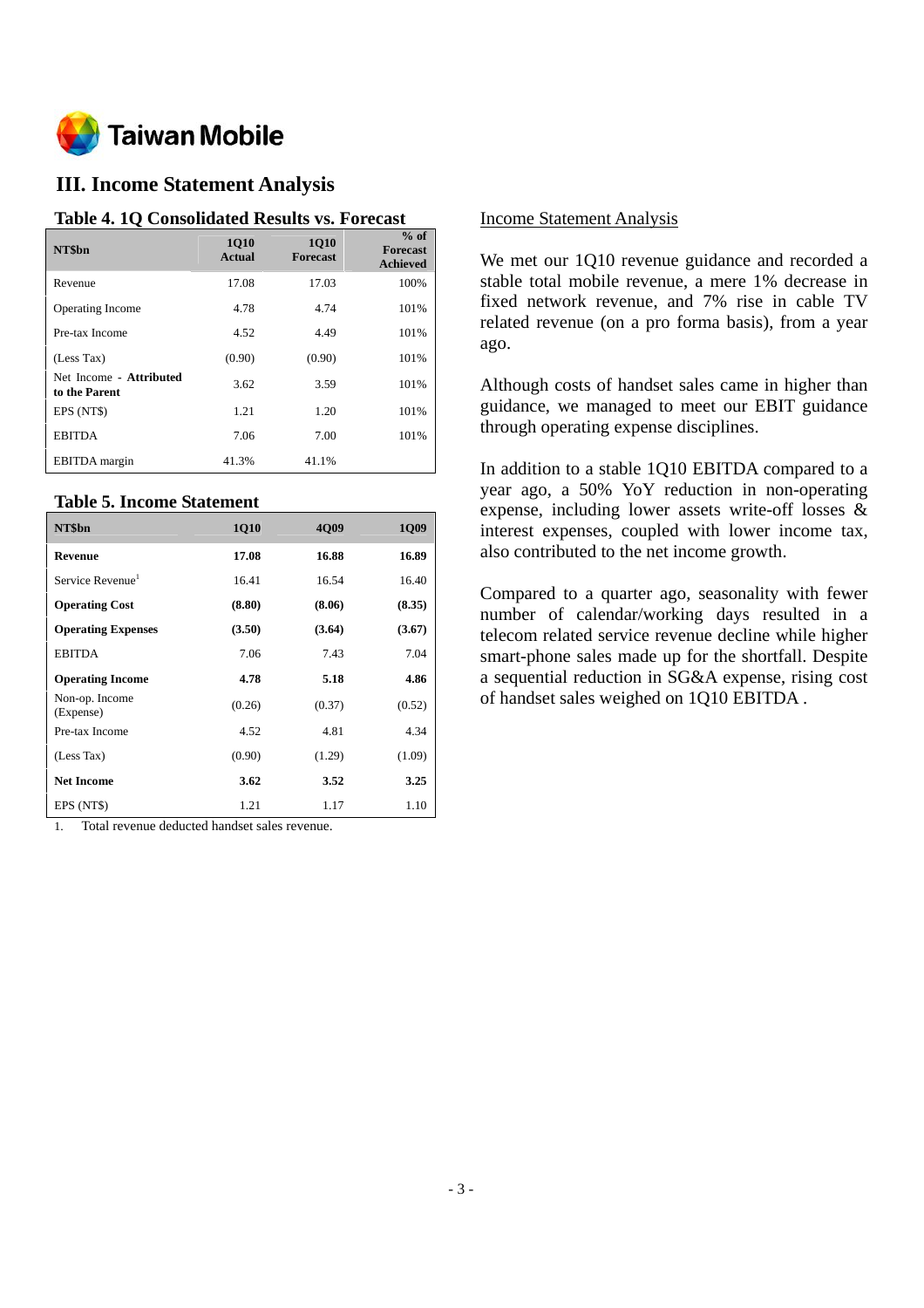

# **IV. Cash Flow Analysis**

# **Table 6. Cash Flow**

| NT\$bn                                     | 1Q10   | 4Q09   | 1Q09   |
|--------------------------------------------|--------|--------|--------|
| Total Op Sources/(Uses) <sup>1</sup>       | 7.90   | 8.06   | 6.92   |
| <b>Consolidated Net Income</b>             | 3.62   | 3.52   | 3.25   |
| Depreciation                               | 2.01   | 1.98   | 1.91   |
| Amortization                               | 0.28   | 0.27   | 0.27   |
| Changes in Working Capital                 | 1.50   | 1.69   | 0.78   |
| Other Add-back                             | 0.50   | 0.60   | 0.71   |
|                                            |        |        |        |
| <b>Net Investing Sources/(Uses)</b>        | (1.49) | (1.86) | (1.66) |
| Capex                                      | (1.46) | (1.83) | (1.50) |
| Others                                     | (0.02) | (0.03) | (0.16) |
|                                            |        |        |        |
| <b>Net Financing Sources/(Uses)</b>        | (6.45) | (6.00) | (4.41) |
| Short-Term Borrowings                      | (5.65) | 3.50   | 0.50   |
| <b>Commercial Paper Payable</b>            | (0.80) | 0.30   | 0.00   |
| Long-Term Borrowings                       | 0.00   | (2.30) | (5.20) |
| Corporate Bond Payable                     | 0.00   | (7.50) | 0.00   |
| Treasury Stock Transferred to<br>Employees | 0.00   | 0.00   | 0.32   |
| <b>Net Cash Position Chg.</b>              | (0.04) | 0.19   | 0.86   |

1. Inclusive cash flow for cash managements.

#### **Table 7. Capex & FCF**

| NT\$bn                | <b>1Q10</b> | 4Q09 | <b>1Q09</b> |
|-----------------------|-------------|------|-------------|
| <b>Cash Capex</b>     | 1.46        | 1.83 | 1.50        |
| - Mobile              | 1.03        | 1.45 | 1.10        |
| - Fixed-line          | 0.28        | 0.26 | 0.31        |
| - Cable MSO           | 0.15        | 0.12 | 0.09        |
| % of Revenue          | 9%          | 11%  | 9%          |
| <b>Free Cash Flow</b> | 6.44        | 6.23 | 5.42        |

### Cash Flow Analysis

Operating cash flow remained stable in 1Q10.

The 1Q10 investing activity cash outlay was mainly for NT\$1.46bn in cash capex.

On the financing activities, we repaid short-term borrowings of NT\$5.65bn and commercial paper of NT\$0.8bn.

#### Capex and Free Cash Flow Analysis

Total capex accounted for 9% of total revenue in 1Q10 with mobile capex mainly for adding more 3G base stations and expanding HSDPA & core network capacity; fixed network capex largely for building fiber/ metro ethernet replacing T1/E1 lines; cable capex mostly for digital-TV capacity increase and cable broadband network optimization.

With good core business cash earnings and stable cash capex, 1Q10 free cash flow of NT\$6.44bn translated into an improved annualized FCF yield of 11.3%.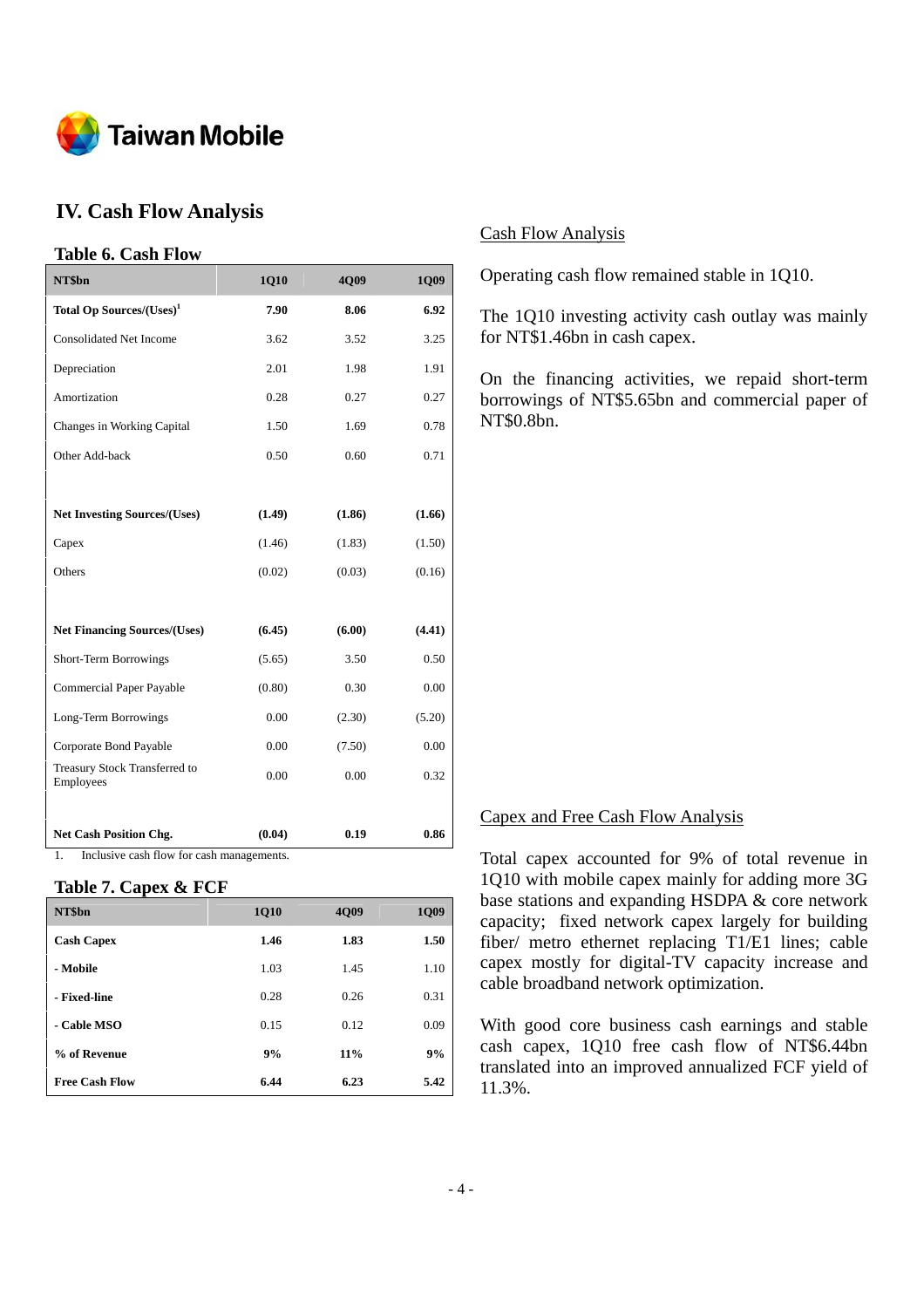

# **V. Balance Sheet Analysis**

# **Table 8. Balance Sheet**

| NT\$bn                                                  | 1Q10    | 4Q09    | <b>1Q09</b> |
|---------------------------------------------------------|---------|---------|-------------|
| <b>Total Assets</b>                                     | 84.43   | 85.90   | 90.99       |
| <b>Current Assets</b>                                   | 11.49   | 11.60   | 13.10       |
| - Cash & Cash Equivalents                               | 2.96    | 3.00    | 4.73        |
| -Available-for-Sale Financial Asset                     | 0.17    | 0.18    | 0.22        |
| - Other Current Assets                                  | 8.36    | 8.42    | 8.15        |
| Long-Term Investment                                    | 3.20    | 3.21    | 3.25        |
| Property and Equipment                                  | 45.48   | 46.54   | 48.53       |
| <b>Intangible Assets</b>                                | 20.98   | 21.21   | 21.90       |
| <b>Other Assets</b>                                     | 3.27    | 3.33    | 4.21        |
| <b>Liabilities</b>                                      | 28.74   | 33.82   | 36.51       |
| <b>Current Liabilities</b>                              | 19.68   | 24.76   | 27.56       |
| - ST Debts/Commercial Paper Payable                     | 1.15    | 7.60    | 8.00        |
| - Other Current Liabilities                             | 18.53   | 17.16   | 19.56       |
| Long-Term Borrowings                                    | 8.00    | 8.00    | 8.00        |
| <b>Other Liabilities</b>                                | 1.06    | 1.06    | 0.96        |
| <b>Shareholders' Equity</b>                             | 55.69   | 52.08   | 54.48       |
| -Paid-in Capital                                        | 38.01   | 38.01   | 38.01       |
| -Capital Surplus                                        | 12.43   | 12.43   | 12.30       |
| -Legal Reserve                                          | 13.94   | 13.94   | 12.41       |
| -Treasury Shares                                        | (31.89) | (31.89) | (32.63)     |
| -Un-appropriated Earnings*                              | 2.27    | 2.27    | 2.34        |
| -Special Reserve                                        | 3.35    | 3.35    | 3.41        |
| -Retained Earnings & Others<br>*: excluding YTD profits | 17.58   | 13.97   | 18.64       |

#### **Table 9. Ratios**

|                              | <b>1Q10</b> | 4009 | 1009 |
|------------------------------|-------------|------|------|
| <b>Current Ratio</b>         | 58%         | 47%  | 48%  |
| <b>Interest Coverage (x)</b> | 57.9        | 22.7 | 37.7 |
| <b>Net Debt to Equity</b>    | 11%         | 24%  | 21%  |
| Net Debt to EBITDA $(x)$     | 0.23        | 0.43 | 0.39 |
| <b>ROE</b> (annualized)      | 27%         | 28%  | 25%  |
| <b>ROA</b> (annualized)      | 17%         | 17%  | 15%  |

#### Balance Sheet Analysis

On the asset side, cash balance remained stable and net PP&E balance at the end of 1Q10 was down sequentially, with depreciation and assets write-off higher than capex. The 2G's net book value was reduced to NT\$16.0bn, and 3G's was NT\$12.5bn as of the end of 1Q10. The net PP&E balance consists of \$40bn in mobile, \$3.4bn in fixed and \$2.1bn in cable assets.

With a NT\$6.45bn reduction in borrowings in the quarter as mentioned in the cash flow analysis, our gross debt dropped to NT\$9.15bn and net debt to NT\$6.19bn, respectively.

#### Ratio Analysis

Interest coverage further improved and both net debt to equity and net debt to EBITDA ratios came off in 1Q10 from a quarter ago due to lower gearings.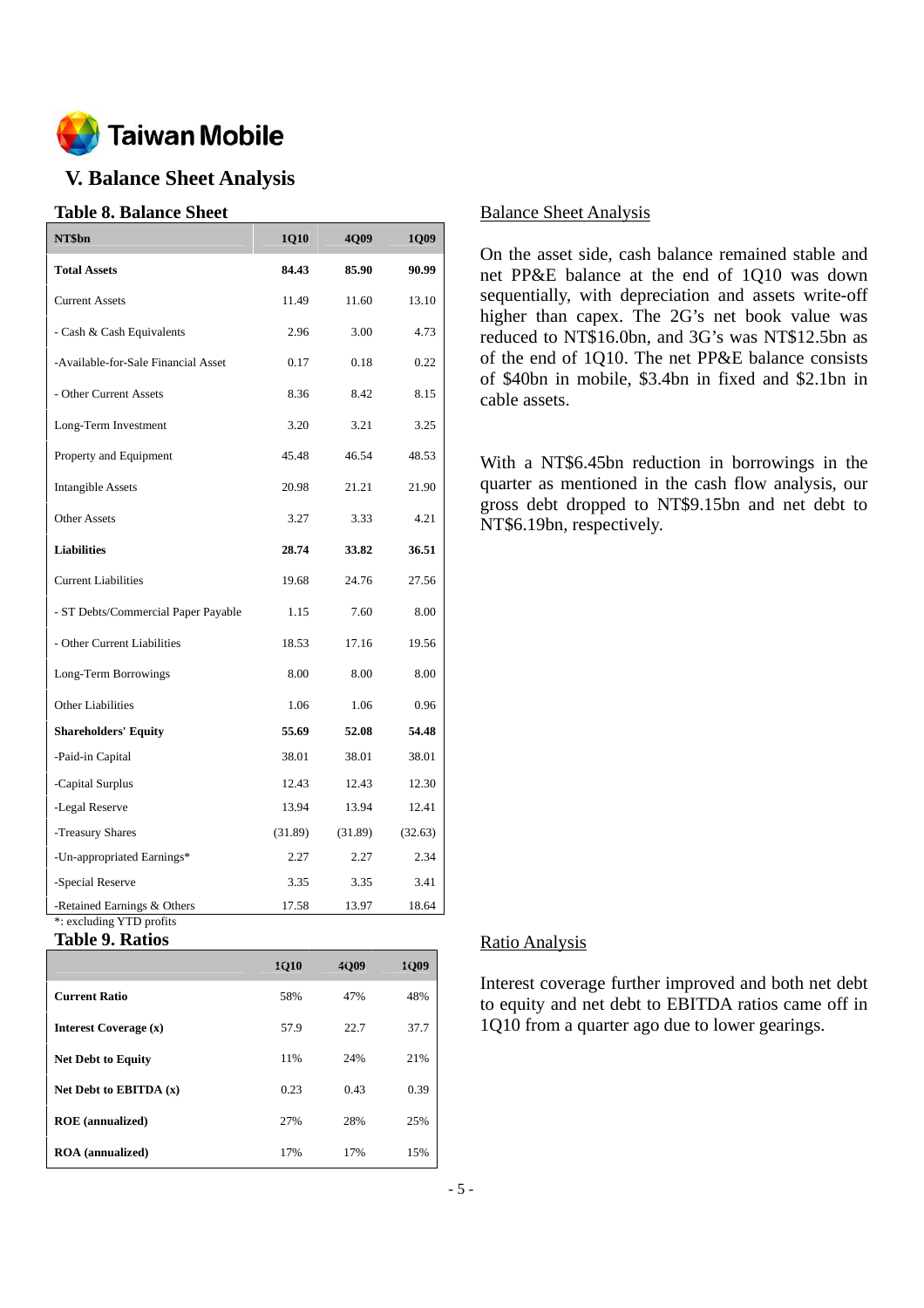

# **VI. Forecast**

#### **Table 10. Forecast**

| NT\$bn               | <b>2Q10</b> | QoQ         | YoY         |
|----------------------|-------------|-------------|-------------|
| Revenue              | 16.88       | $-1\%$      | $-3%$       |
| Cash Cost            | (7.17)      | 7%          | 12%         |
| Selling Expense      | (2.18)      | $-7%$       | $-10%$      |
| G&A                  | (1.20)      | 3%          | $-6%$       |
| <b>EBITDA</b>        | 6.53        | $-8%$       | $-12%$      |
| <b>EBITDA</b> Margin | 38.68%      | $-2.65$ pps | $-3.95$ pps |
| D&A                  | (2.31)      | 1%          | 5%          |
| Operating Income     | 4.22        | $-12%$      | $-19%$      |
| Asset write-off      | (0.35)      | 19%         | $-8%$       |
| Pre-tax Income       | 3.89        | $-14%$      | $-19%$      |
| Tax Expense          | (0.78)      | $-14%$      | $-35%$      |
| Net Income           | 3.11        | $-14%$      | $-14%$      |
| EPS (NT\$)           | 1.04        | $-14%$      | $-14%$      |

Note:

1. Kbro numbers are not factored in the guidance

#### Guidance

- Mandatory mobile price cut has taken effects since April 2010. We estimate negative revenue impact to be NT\$315m for 2Q10.
- We plan to reduce SG&A expense in 2Q10 by 9% YoY or NT\$324m to mitigate the negative revenue impact from the tariff cuts. Separately, we are optimistic about mobile data revenue growth and forecast more than 20% YoY growth in 2Q10. Nevertheless, our strategy of leveling up smart device take-up will lead to a YoY increase in handset sales costs in 2Q10. Therefore, 2Q10 EBITDA is expected to go down both QoQ and YoY.
- ‧ Non-operating expense in 2Q10 is estimated to be NT\$329m, down 16% YoY with less asset write-off loss and interest expense than a year ago.

# **VII. Management Discussion & Analysis**

#### Key message

Mandatory price cut has phased in to affect our 2Q earnings. SG&A savings are expected to mitigate the impact to an extent. With our stepped-up efforts in mobile data, more resources will be deployed to beef up the take-up rate to ensure growth. We expect to see these efforts pay off for the longer term.

## Dividend Proposal

TWM's board meeting approved a proposal to distribute NT\$15bn out of retained earnings and special reserve as dividends to shareholders. Dividend per share is NT\$5.03 based on 2,989m shares, which excluded treasury shares held by 100%-owned subsidiaries.

### New Products and Services

‧ Launched iPhone, HTC's Legend and TWM's own-brand Android phone – T1 in 1Q10, aiming for a better line-up of smart devices

## Regulations

- ‧ NCC approved a bill amendment for easing restriction on state ownership of media companies up to 10% indirect holdings. The draft is under Executive Yuan's review.
- NCC proposed to lift the restriction on cable TV operators branching out to different service areas, and centralize authority for reviewing price cap of basic channels to NCC from local governments. The revision will require a public hearing before NCC can finalize the proposal, followed by Executive Yuan and Legislative Yuan's review.
- Executive Yuan approved the bill of mobile TV license releasing, authorizing NCC to facilitate bidding process. The bid is expected to be held at year end at the earliest.

### Awards

‧ Received IR Global Rankings' (IRGR) 2010 "Best Financial Disclosure Award" in Asia Pacific and Greater China regions, and "Best IR Program Award", "Best IR Officer Award" and 3rd place for the "IR Website Award" in Taiwan